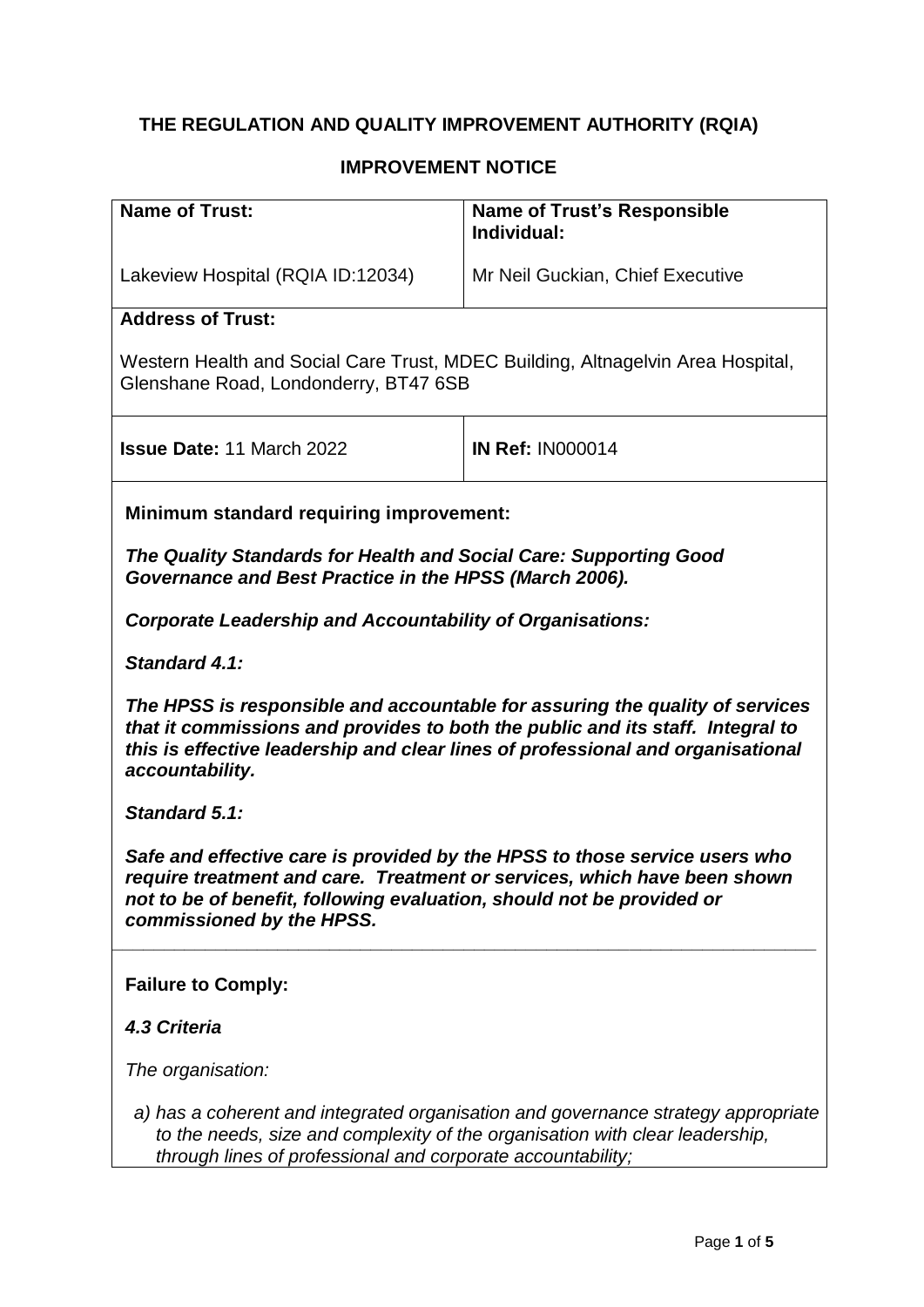- *g) has systems in place to ensure compliance with relevant legislative requirements;*
- *h) ensures effective systems are in place to discharge, monitor and report on its responsibilities in relation to delegate statutory functions and in relation to interagency working;*

## *5.3 Criteria*

*5.3.1 Ensuring Safe Practice and the Appropriate Management of Risk*

*The organisation:*

- *c) has policies and procedures in place to identify and protect children, young people and vulnerable adults from harm and to promote and safeguard their rights in general;*
- *f) has properly maintained systems, policies and procedures in place, which are subject to regular audit and review to ensure:*
- *awareness raising and staff knowledge of reporting arrangements for adverse incidents and near misses, and whistleblowing arrangements when poor performance and/or unsafe practice in examination, treatment or care comes to light.*

### **Specific failings to comply with the statement of minimum standard:**

The Western Health and Social Care Trust (the Trust) has failed to comply with the considered criteria (as above) by failing to ensure adult safeguarding (ASG) arrangements and the management of incidents are effectively implemented and assured within Lakeview Hospital.

RQIA undertook an unannounced inspection to Lakeview Hospital commencing on 02 February 2022 and concluding with feedback to the Trust's senior management team on 10 February 2022. The purpose of this inspection was to assess the Trusts progress in relation to the thirteen areas for improvement made during the previous inspection undertaken from 16 August 2021 to 8 September 2021.

During the August/September 2021 inspection we identified a number of matters of significant concern in relation to adult safeguarding and incident management, financial governance, staffing, patient's physical health care needs and governance and leadership systems. As a result of those findings, RQIA invited the Trust to attend an Intention to Serve Improvement Notice meeting with the intention to serve five Improvement Notices in respect to failure to comply with The Quality Standards for Health and Social Care: Supporting Good Governance and Best Practice in the HPSS (DoH, 2006).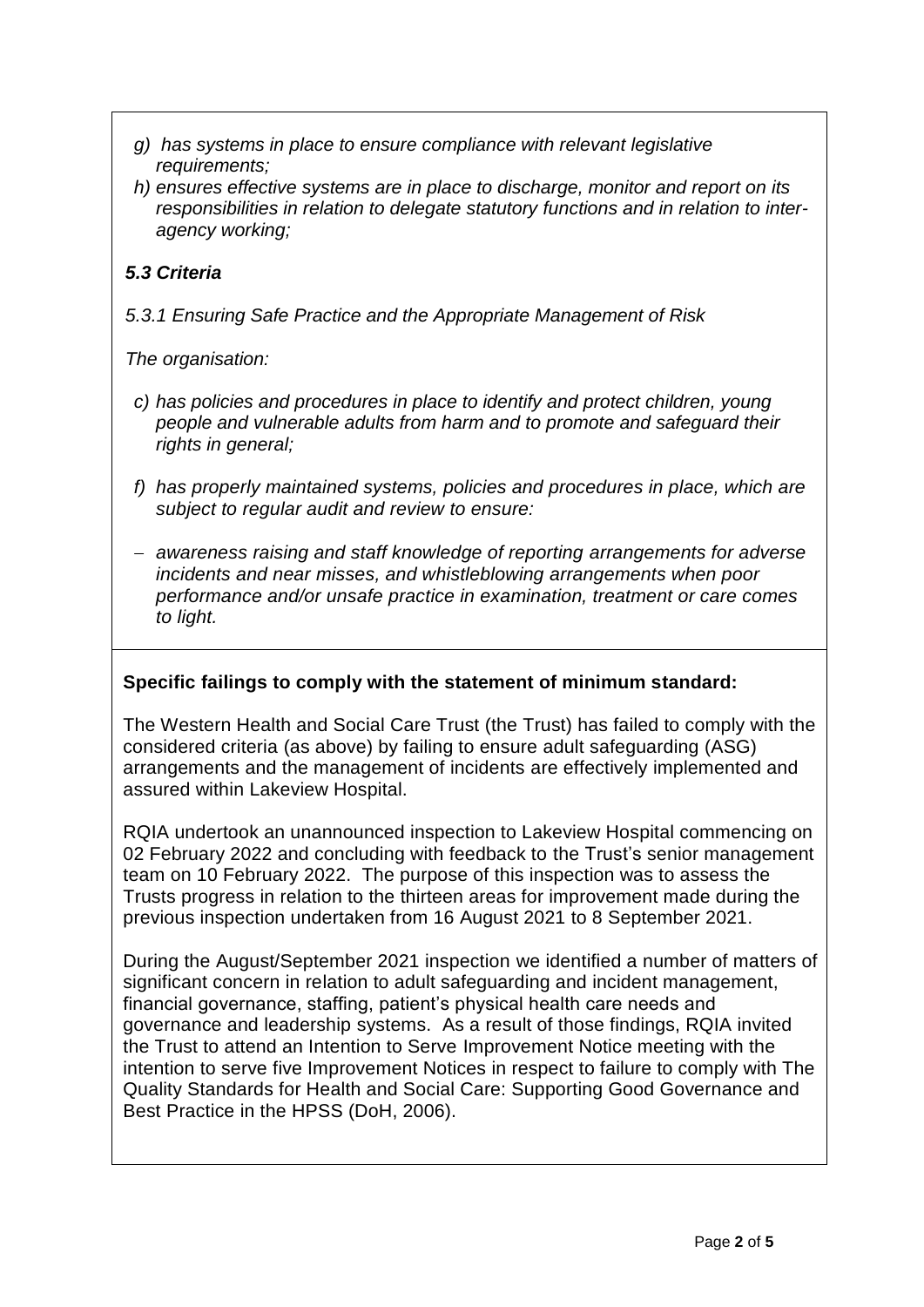During the Intention to Serve Improvement Notice meeting on 21 September 2021 the Trust presented an action plan to address the issues identified and provided RQIA with assurances that work had commenced to improve in these areas. At that point RQIA were satisfied that progress was being made and wished to support the Trust to improve by affording time to progress the required actions, therefore we determined not to issue the five Improvement Notices but to specify the required actions as Areas for Improvement as recorded on the Quality Improvement Plan and monitor progress through our inspection processes.

The findings of our most recent inspection confirmed that significant progress has been made with respect to patient's physical health care needs, fire safety and the management of anti-psychotic medications, with evidence of improved outcomes for patients. Out of the thirteen areas of improvement RQIA determined that six areas for improvement were assessed as met and one as partially met.

A further six areas for improvement were assessed as not met as there was insufficient progress having been made since the previous inspection. We remain concerned about adult safeguarding and incident management at the hospital. Additionally, the most recent inspection identified that care and treatment was not being optimised to support recovery and resettlement of the patients.

There was insufficient evidence that incidents of a safeguarding nature were consistently recognised and appropriate onward referrals were made to the ASG team in line with the regional adult safeguarding policy and procedures.

Staff at ward level demonstrated limited knowledge and understanding about adult safeguarding and what constitutes abuse. They also lacked confidence and judgement skills to independently make adult safeguarding referrals and as a result relied upon advice and guidance from their manager and social work colleagues prior to making an ASG referral.

The majority of ASG documentation (APP1) records reviewed lacked detail of the interim protection plans in place and those that did, did not contain evidence that timely and suitable protection arrangements were put in place. The quality of the information recorded on the APP1's indicated a poor auditing and oversight of the ASG processes. Relevant staff were unable to access the new ASG Database on the Trust's SharePoint site and a significant amount of staff had not attended the Trust's mandatory adult safeguarding training.

There was no evidence of audit or analysis, any cross referencing to other incidents recorded on the Datix (incident management system) and no evidence of theming or analysis of trends/patterns to identify learning and drive improvement. The absence of data and timely information would make it difficult for the Trust to determine if there is a high or low threshold for referral.

In view of these findings, we are not assured about the effectiveness of the oversight and governance of adult safeguarding in Lakeview Hospital.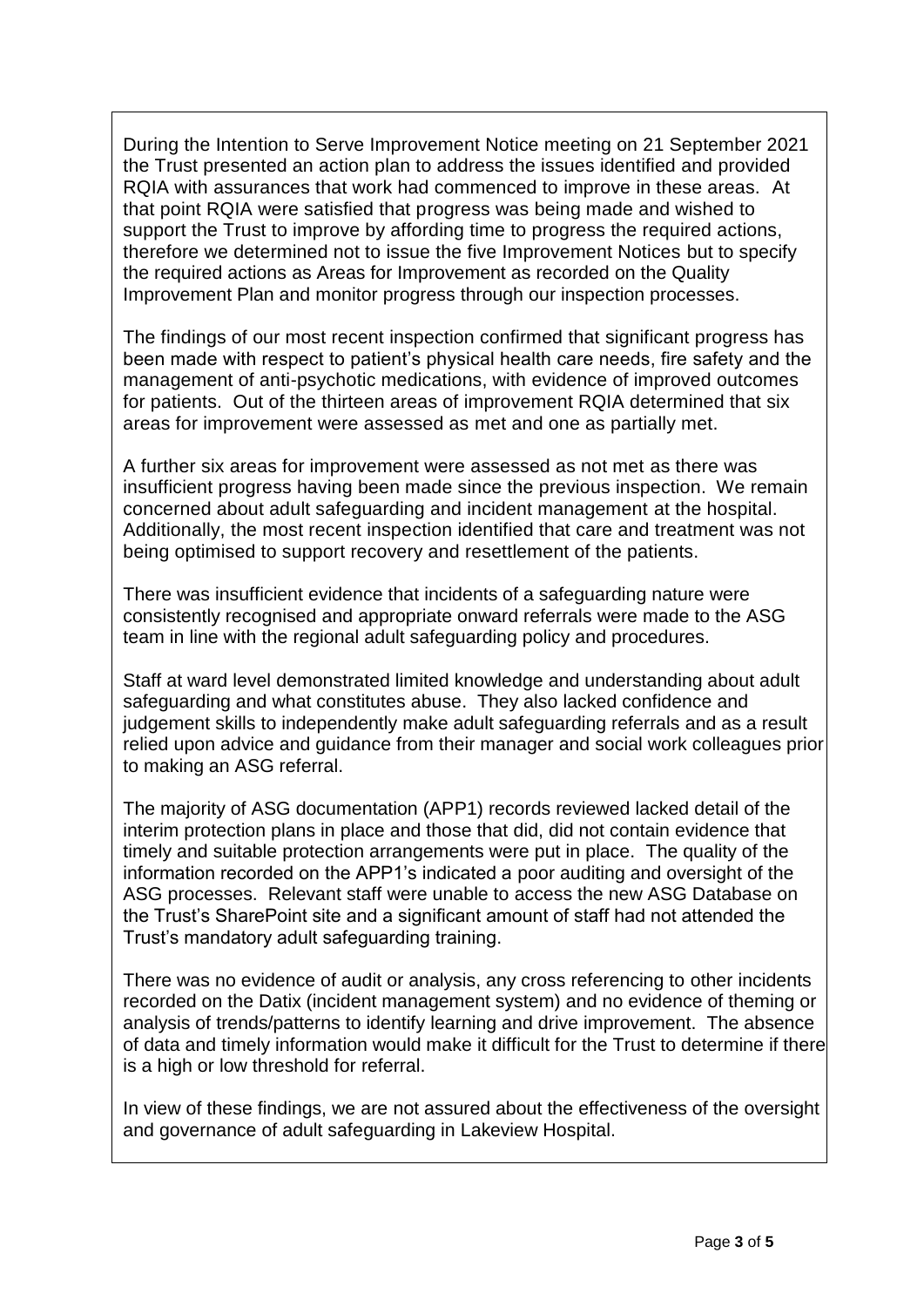Since our inspection in August 2021 RQIA and the Trust have been engaged with the families of the patients currently receiving care and treatment in Lakeview Hospital.

We also engaged with families as part of the most recent inspection. During our most recent meeting with the Trust's senior management team we sought confirmation that families of the patients currently receiving care and treatment in Lakeview Hospital will be kept appraised of the latest inspection outcomes.

### **Improvements necessary to achieve compliance:**

The Western Health and Social Care Trust Board, Chief Executive and Executive Team must implement effective arrangements for adult safeguarding and incident management at Lakeview Hospital and ensure:

- 1. All staff receive Adult Safeguarding training at the appropriate level.
- 2. That staff demonstrate, to their managers, their knowledge and understanding of the Adult Safeguarding Procedures as part of ongoing supervision and demonstrate a consistent approach to its application.
- 3. A look back audit exercise from August 2021 February 2022 (6 month period) is completed by 30 June 2022 in order to:
- Ensure all relevant incidents have been forwarded to the ASG team in accordance with regional protocol
- Establish any gaps in the process
- Identify learning and ensure this is shared with all relevant staff
- Develop a robust action plan and ensure it is shared with all relevant staff
- Ensure, where necessary, robust protection plans are in place

Outcomes from this look back exercises must be shared with RQIA before 30 June 2022.

- 4. That there is an accessible and effective system in place for adult safeguarding referrals, which is multi-disciplinary in nature and which enables staff to deliver care, improve their practice and learn collaboratively.
- 5. That protection plans are appropriate and that all relevant staff are aware of and understand the protection plan to be implemented for individual patients in their care.
- 6. That local policies and procedural guidance outlines clear expectations for the type, content, and timeliness of information to be shared with relevant stakeholders and monitor that this is provided in line with agreements.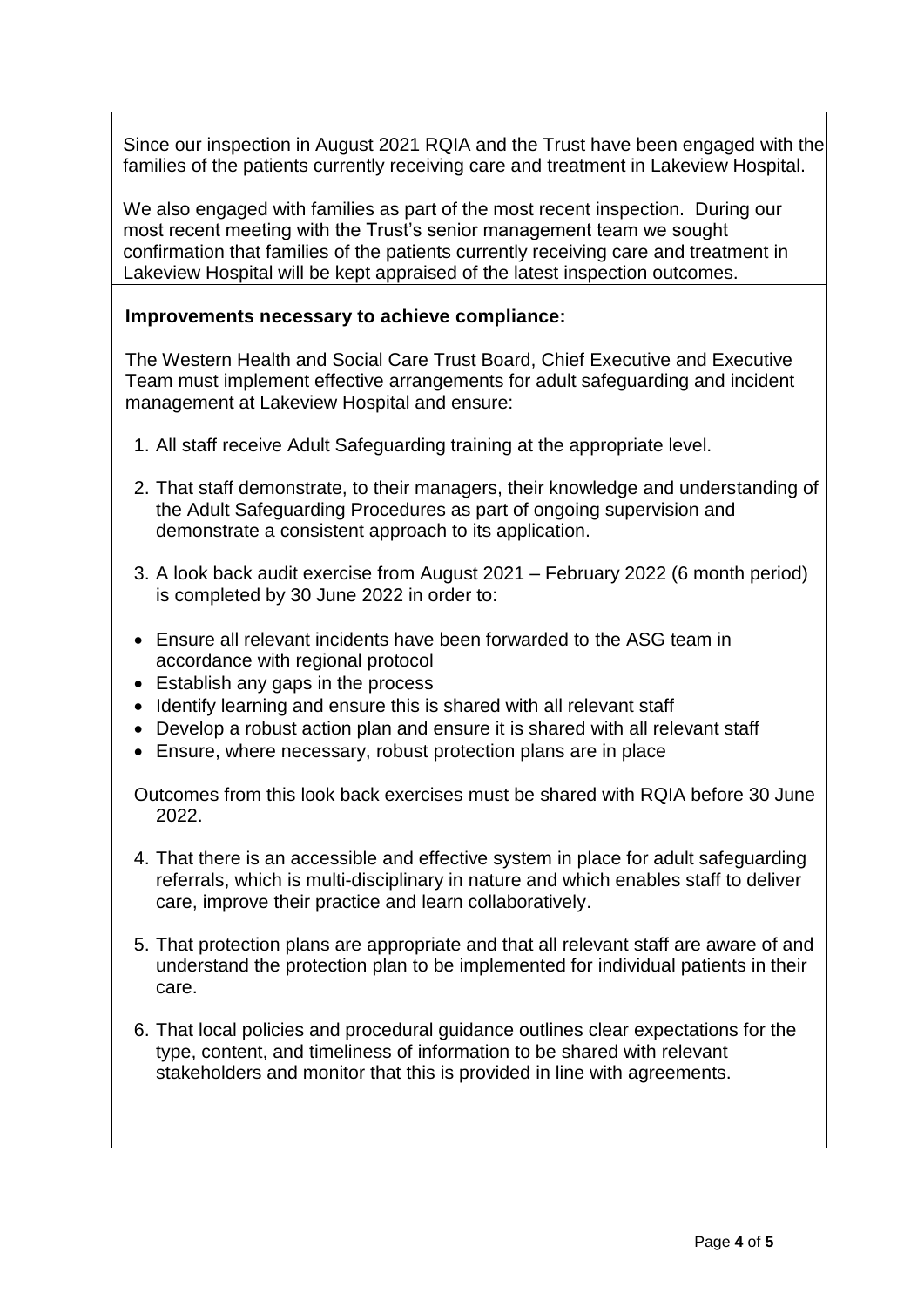- 7. That there are defined arrangements for oversight and escalation of safeguarding matters and these are implemented accordingly. These should clarify the roles of all staff including ward managers, hospital managers, Trust Senior Managers and/or the Executive Team and/or the Trust Board as appropriate.
- 8. Implementation of a process of regular audit (with defined timescales) to assure compliance with the Regional Adult Safeguarding Policy.
- 9. That local policy and procedures define the mechanisms for sharing findings with appropriate staff and managers should ensure such arrangements are implemented fully.

**The Registered Person/s/trust's Responsible Individual/s may make written representations to the Chief Executive of RQIA regarding the issue of an Improvement Notice, within one month of the date of serving this notice.**

**Date by which compliance must be achieved: 10 September 2022** RymBorg. **Signed………………………………………………………….… Director of Mental Health, Learning Disability, Children's Services and Prison Healthcare.**

*This notice is served under Article 38 and 39 of The Health and Personal Social Services (Quality, Improvement and Regulation) (Northern Ireland) Order 2003 and The Department of Health, Social Services and Public Safety Quality Standards for Health and Social Care (March 2006).*

*It should be noted that failure to comply with the measures identified in this Improvement Notice may result in further enforcement action by RQIA.*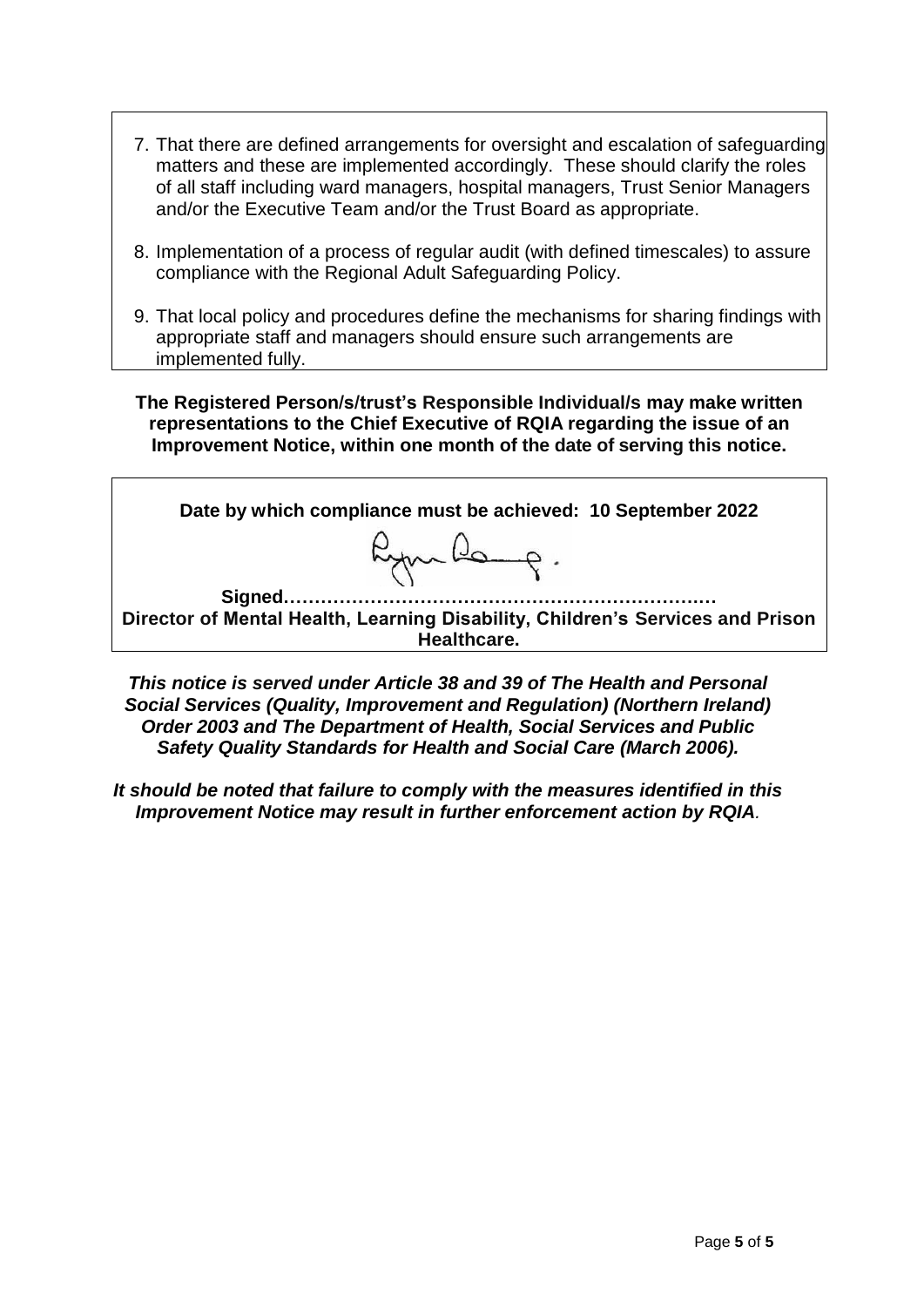# **THE REGULATION AND QUALITY IMPROVEMENT AUTHORITY (RQIA)**

### **IMPROVEMENT NOTICE**

| <b>Name of Trust:</b>                                                                                                                                                                                                                                                                                                                                                                                                                                                                                                                            | <b>Name of Trust's Responsible</b><br>Individual: |  |
|--------------------------------------------------------------------------------------------------------------------------------------------------------------------------------------------------------------------------------------------------------------------------------------------------------------------------------------------------------------------------------------------------------------------------------------------------------------------------------------------------------------------------------------------------|---------------------------------------------------|--|
|                                                                                                                                                                                                                                                                                                                                                                                                                                                                                                                                                  |                                                   |  |
| Lakeview Hospital (RQIA ID: 12034)                                                                                                                                                                                                                                                                                                                                                                                                                                                                                                               | Mr Neil Guckian, Chief Executive                  |  |
| <b>Address of Trust:</b>                                                                                                                                                                                                                                                                                                                                                                                                                                                                                                                         |                                                   |  |
| Western Health and Social Care Trust, MDEC Building, Altnagelvin Area Hospital,<br>Glenshane Raod, Londonderry, BT47 6SB                                                                                                                                                                                                                                                                                                                                                                                                                         |                                                   |  |
| <b>Issue Date: 11 March 2022</b>                                                                                                                                                                                                                                                                                                                                                                                                                                                                                                                 | <b>IN Ref: IN000015</b>                           |  |
| <b>Minimum standard requiring improvement:</b>                                                                                                                                                                                                                                                                                                                                                                                                                                                                                                   |                                                   |  |
| The Quality Standards for Health and Social Care: Supporting Good<br>Governance and Best Practice in the HPSS (DoH, 2006)                                                                                                                                                                                                                                                                                                                                                                                                                        |                                                   |  |
| <b>Safe and Effective Care:</b>                                                                                                                                                                                                                                                                                                                                                                                                                                                                                                                  |                                                   |  |
| Safe and effective care is provided by the HPSS to those service users who<br>require treatment and care. Treatment or services, which have been shown<br>not to be of benefit, following evaluation, should not be provided or<br>commissioned by the HPSS.                                                                                                                                                                                                                                                                                     |                                                   |  |
| <b>Failure to Comply:</b>                                                                                                                                                                                                                                                                                                                                                                                                                                                                                                                        |                                                   |  |
| Criteria 5.3                                                                                                                                                                                                                                                                                                                                                                                                                                                                                                                                     |                                                   |  |
| 5.3.1 Ensuring Safe Practice and the Appropriate Management of Risk                                                                                                                                                                                                                                                                                                                                                                                                                                                                              |                                                   |  |
| The organisation:                                                                                                                                                                                                                                                                                                                                                                                                                                                                                                                                |                                                   |  |
| a) has effective person-centred assessment, care planning and review systems<br>in place, which include risk assessment and risk management processes and<br>appropriate interagency approaches;<br>e) has a safety policy in place which takes account of the needs of service<br>users, carers and staff, the public and the environment;<br>has properly maintained systems, policies and procedures in place, which are<br>f)<br>subject to regular audit and review to ensure:<br>compliance with professional and other codes of practice; |                                                   |  |
|                                                                                                                                                                                                                                                                                                                                                                                                                                                                                                                                                  |                                                   |  |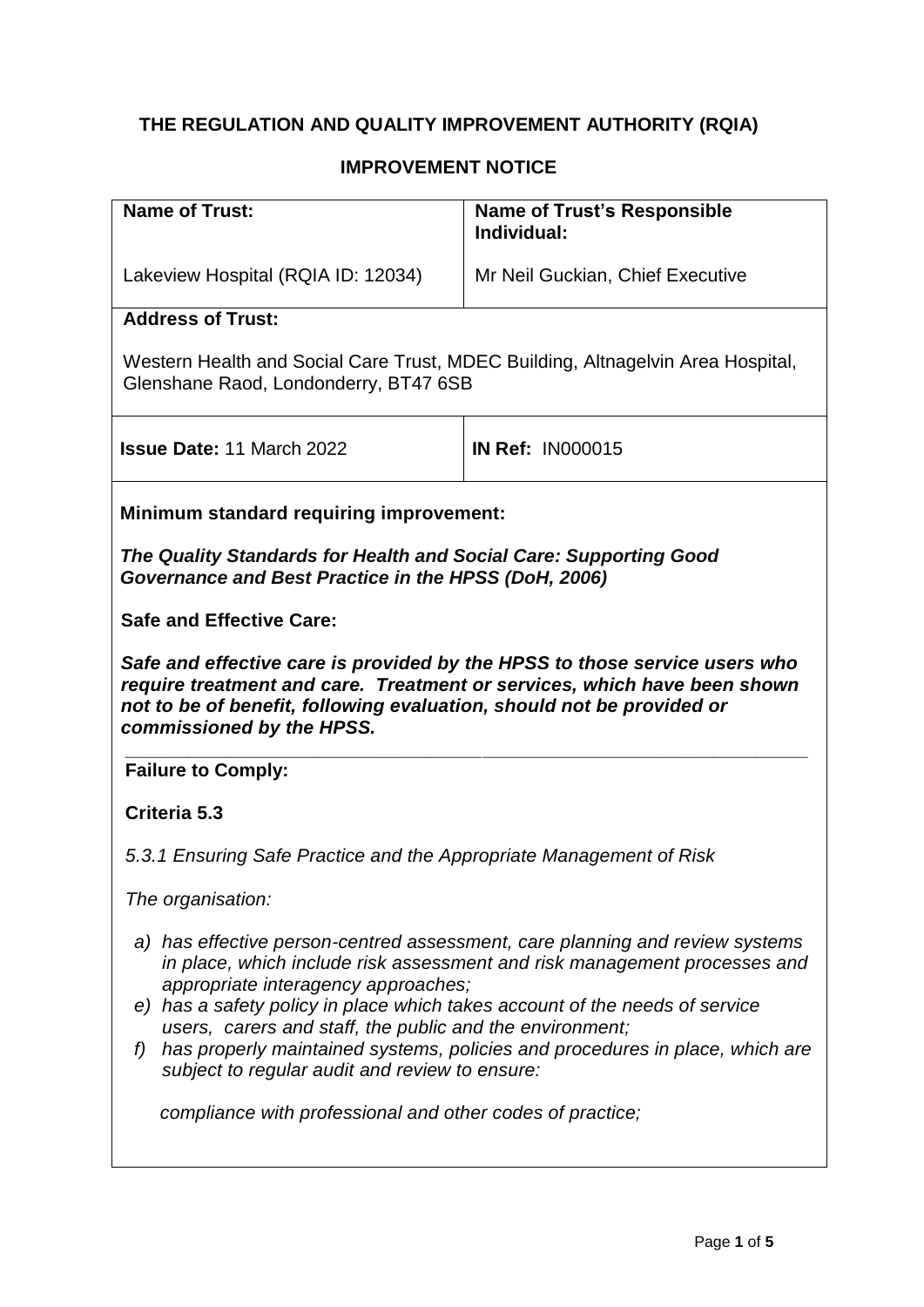- *efficacy and comparability of outcomes in health and social care;*
- *there is choice where food and/or fluid is provided, which reflects cultural and spiritual preferences and that procedures are in place to promote the safe handling of food and a healthy diet;*
- *risk assessment and risk management in relation to the acquisition and maintenance of medical devices and equipment, and aids and appliances across the spectrum of care and support provided,*
- *promotion of general hygiene standards, and prevention, control and reduction in the incidents of healthcare acquired infection and other communicable diseases; and*
- *address recommendations contained in RQIA reports (when available), service and case management reviews.*

### **Specific failings to comply with the statement of minimum standard:**

The Western Health and Social Care Trust (the Trust) has failed to comply with the considered criteria (as above) by failing to ensure the delivery of safe and effective care to patients in Lakeview Hospital.

RQIA undertook an unannounced inspection to Lakeview Hospital commencing on 02 February 2022 and concluding with feedback to the Trust's senior management team (SMT) on 10 February 2022. A number of matters of significant concern regarding the environment, multi-disciplinary team (MDT) working, therapeutic interventions for patients, meals and mealtimes and leadership were identified. These concerns were shared with the Trust during and following the inspection.

Whilst it is recognised that the Trust are currently undertaking a journey of improvement in relation to Lakeview Hospital and are progressing the recruitment for a dedicated full-time consultant psychiatrist for the hospital the patients accommodated in Lakeview Hospital require dedicated input and support from a diverse range of professionals. The MDT team for Lakeview Hospital is comprised of nursing and medical staff with some positive behaviour support (PBS) for one patient. There is insufficient pharmacy input with only three hours allocated to Lakeview Hospital each month, there is no occupational therapist based on the wards, no dedicated positive behaviour therapist and insufficient psychology and speech and language therapy input.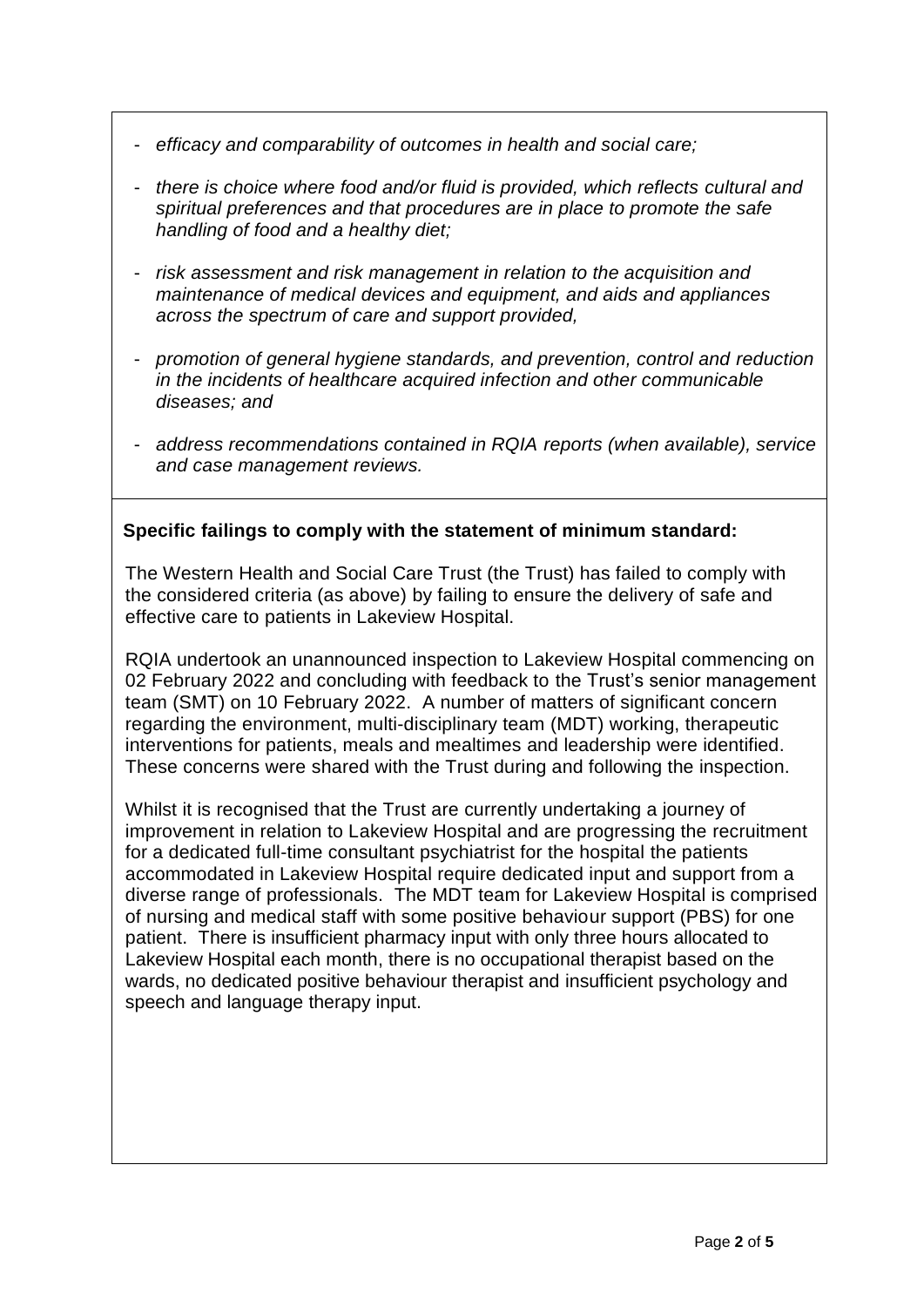Involvement from the PBS team was minimal; and additional input from PBS experts had not been fully considered for its potential to improve the patients' environment, treatment and outcomes. A culture of PBS should be promoted and embedded in Lakeview Hospital with all staff undertaking training. These concerns were escalated with the Trust SMT following our feedback on the 16 February 2022 and it is welcomed that the Trust have since increased the PBS support in Lakeview Hospital to include a Band 7 therapist to support and embed PBS.

It is of particular concern that Melvin ward does not provide the type of therapeutic environment required to meet the needs of the complex and vulnerable group of patients accommodated within it. The wards were found to be stark, and bedrooms lacked individualisation and personal effects. There are insufficient quiet areas and dayrooms for patients and patients' were observed to spend long periods of time in corridor areas. This was compromising their privacy and dignity at times when they displayed challenging behaviours. Bedrooms were not personalised to enhance patient's stay and support their recovery despite some of the patients residing in Lakeview Hospital in excess of three years.

There was limited therapeutic engagement across both wards with no activity schedules or individual activity plans evident. There was not a proactive approach to care, using a PBS model to improve the patients' quality of life, and support a positive culture within Lakeview Hospital. A dedicated Occupational Therapist, would support patients with meaningful activities and provide advice and guidance to staff in relation to patients who may have sensory processing issues.

There was not an appropriate standard of cleanliness within the hospital. The system for monitoring the cleanliness of both wards was not robust and didn't include regular cleaning audits, action plans for improvement or regular communication between the ward management team and the support services manager. There was insufficient managerial oversight and leadership walk-arounds to support and improve environmental cleanliness.

The room being used for patient meals was not a designated dining room. The table and chairs were in poor condition and therefore not fit for purpose. Information to inform staff of each patient's dietary requirements including Speech and Language Therapy assessments (SLT) for those who required it was missing. Staff were unable to provide assurances that individual patient's dietary requirements were known. These risks were immediately escalated to both ward and senior management and swift action was taken to transform a larger room with appropriate furniture into a patient dining room and patient's SLT assessments and individualised placemats were made available to all staff.

Action is required to improve the patient's meal time experience. There were unnecessary delays in the serving of the patient's meal and as a result of disorganisation it wasn't clear that all of the patients had opportunity to have a meal and/or a drink.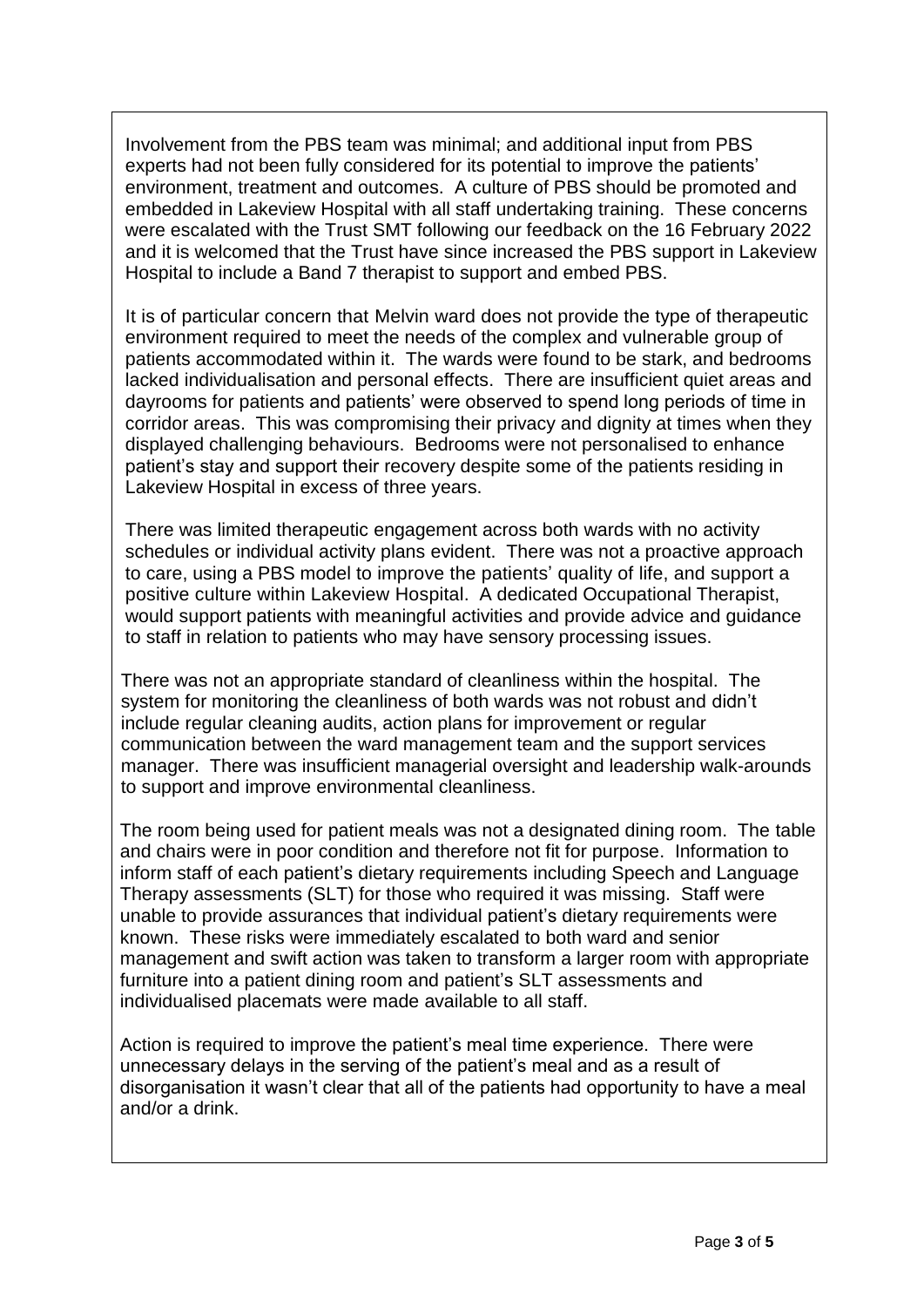Overall, the leadership and coordination on shifts requires to be strengthened. It is important that there is concerted development of the leadership team to enhance the care provided ensuring it is patient centred, coordinated and effective.

Since the inspection in August 2021 RQIA and the Trust have been engaged with the families of the patients currently receiving care and treatment in Lakeview Hospital. We also engaged with families as part of the most recent inspection. During our most recent meeting with the Trust's senior management team we sought confirmation that families of the patients currently receiving care and treatment in Lakeview Hospital will be kept appraised of the latest inspection outcomes.

### **Improvements necessary to achieve compliance:**

#### **The Western Health and Social Care Trust must:**

- 1. Make specific improvements to the environment to meet the therapeutic needs of the patients.
- 2. Include positive behaviour support (PBS) in a robust risk reduction framework, for the patients in Lakeview Hospital, with an emphasis on individualised proactive strategies to improve their quality of life, and support a positive culture within Lakeview Hospital. This includes ensuring all staff have attended competency based PBS awareness training.
- 3. Demonstrate appropriate multi-disciplinary input into all patients care and ensure that additional resources are explored/accessed where they have potential to improve patient quality of life and/or the environment in which they currently reside.
- 4. Establish a programme of development and training to improve leadership capability and culture, with the outcome of strengthening leadership and culture within Lakeview Hospital.

**The Registered Person/s/trust's Responsible Individual/s may make written representations to the Chief Executive of RQIA regarding the issue of an Improvement Notice, within one month of the date of serving this notice.**

**Date by which compliance must be achieved: 10 September 2022** 

Rymang.

**Signed………………………………………………………….… Director of Mental Health, Learning Disability, Children's Services and Prison Healthcare**